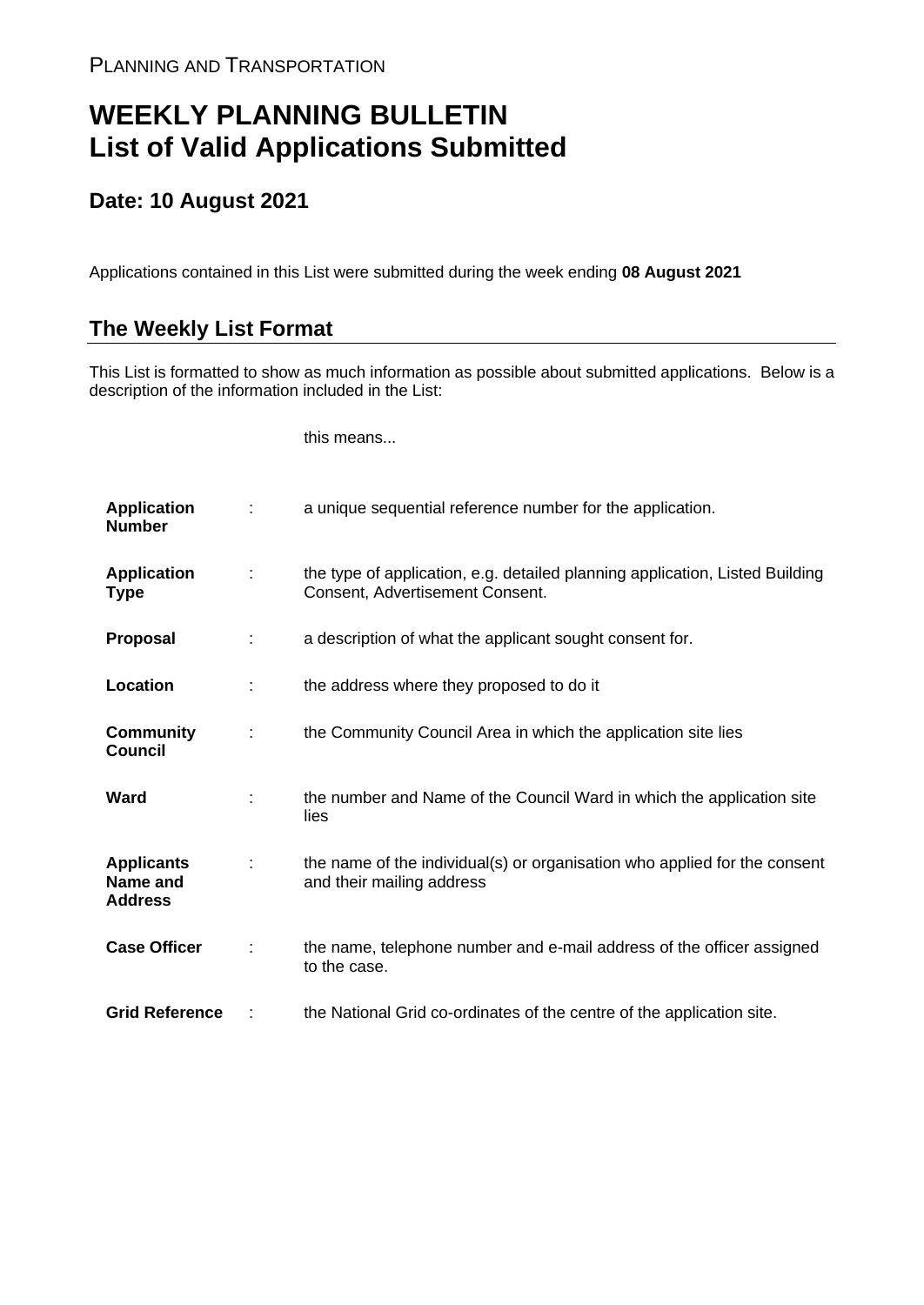| <b>Application No</b>    |                           | : P/21/0422/FUL                                                | <b>Earliest Date of</b><br><b>Decision</b> |                        |  | 2 September 2021 |
|--------------------------|---------------------------|----------------------------------------------------------------|--------------------------------------------|------------------------|--|------------------|
| <b>Application Type</b>  | ÷                         | <b>Planning Permission</b>                                     |                                            | <b>Hierarchy Level</b> |  | Local            |
| <b>Proposal</b>          |                           | <b>Extension to Dwellinghouse</b>                              |                                            |                        |  |                  |
| Location                 |                           | Carrongrange Lodge 446 Main Street Stenhousemuir Larbert       |                                            |                        |  |                  |
|                          |                           | FK5 3JT                                                        |                                            |                        |  |                  |
| <b>Community Council</b> | $\ddot{\phantom{a}}$      | Larbert, Stenhousemuir and Torwood                             |                                            |                        |  |                  |
| <b>Ward</b>              |                           | 04 - Carse, Kinnaird and Tryst                                 |                                            |                        |  |                  |
| <b>Applicant</b>         |                           | Mr A Kiloh                                                     |                                            |                        |  |                  |
| <b>Agent</b>             |                           | <b>Mark Tomkinson</b>                                          |                                            |                        |  |                  |
|                          |                           | Office 29, Alloa Business Ctr Whins Rd Alloa                   |                                            |                        |  |                  |
|                          |                           | Clackmannanshire FK10 3SA                                      |                                            |                        |  |                  |
| <b>Case Officer</b>      |                           | Stewart Robson (Tel. 01324 504720)                             |                                            |                        |  |                  |
|                          |                           | e-mail: stewart.robson@falkirk.gov.uk                          |                                            |                        |  |                  |
| <b>Grid Reference</b>    |                           | 287294 682776                                                  |                                            |                        |  |                  |
|                          |                           | View the application details                                   |                                            |                        |  |                  |
| <b>Application No</b>    |                           | : P/21/0433/FUL                                                | <b>Earliest Date of</b>                    |                        |  | 2 September 2021 |
|                          |                           |                                                                | <b>Decision</b>                            |                        |  |                  |
| <b>Application Type</b>  | ÷                         | <b>Planning Permission</b>                                     |                                            | <b>Hierarchy Level</b> |  | Local            |
| <b>Proposal</b>          |                           | Erection of Outbuilding to form Ancillary Living Accommodation |                                            |                        |  |                  |
| Location                 |                           | Glen Mor Glen Road Torwood Larbert FK5 4SN                     |                                            |                        |  |                  |
| <b>Community Council</b> |                           |                                                                |                                            |                        |  |                  |
| <b>Ward</b>              |                           |                                                                |                                            |                        |  |                  |
| <b>Applicant</b>         | ÷                         | Mr William Smith                                               |                                            |                        |  |                  |
| <b>Agent</b>             |                           | <b>William Smith</b>                                           |                                            |                        |  |                  |
|                          |                           | 10 Philip Street Falkirk United Kingdom FK2 7JE                |                                            |                        |  |                  |
| <b>Case Officer</b>      |                           | Julie Seidel (Tel. 01324 504880)                               |                                            |                        |  |                  |
|                          |                           | e-mail: julie.seidel@falkirk.gov.uk                            |                                            |                        |  |                  |
| <b>Grid Reference</b>    |                           | 283887 684868                                                  |                                            |                        |  |                  |
|                          |                           | View the application details                                   |                                            |                        |  |                  |
| <b>Application No</b>    |                           | : P/21/0450/FUL                                                | <b>Earliest Date of</b>                    |                        |  | 2 September 2021 |
|                          |                           |                                                                | <b>Decision</b>                            |                        |  |                  |
| <b>Application Type</b>  |                           | <b>Planning Permission</b>                                     |                                            | <b>Hierarchy Level</b> |  | Local            |
| <b>Proposal</b>          |                           | Construction of Storage Buildings, Repositioning of Existing   |                                            |                        |  |                  |
|                          |                           | Vehicular Access, Formation of Replacement Car Park,           |                                            |                        |  |                  |
|                          |                           | <b>Enclosures and Associated Works</b>                         |                                            |                        |  |                  |
| Location                 |                           | Whyte & Mackay South Lumley Street Grangemouth FK3 8NF         |                                            |                        |  |                  |
| <b>Community Council</b> |                           | <b>Grangemouth Community Council</b>                           |                                            |                        |  |                  |
| Ward                     |                           | 02 - Grangemouth                                               |                                            |                        |  |                  |
| <b>Applicant</b>         |                           | Whyte & Mackay                                                 |                                            |                        |  |                  |
| <b>Agent</b>             | Avison Young (UK) Limited |                                                                |                                            |                        |  |                  |
|                          |                           | FAO Chris Miller Sutherland House 149 St Vincent Street        |                                            |                        |  |                  |
|                          |                           | Glasgow G2 5NW                                                 |                                            |                        |  |                  |
| <b>Case Officer</b>      |                           | David Paterson (Tel. 01324 504757)                             |                                            |                        |  |                  |
|                          |                           | e-mail: david.paterson@falkirk.gov.uk                          |                                            |                        |  |                  |
| <b>Grid Reference</b>    |                           | 292366 681475                                                  |                                            |                        |  |                  |
|                          |                           | View the application details                                   |                                            |                        |  |                  |
|                          |                           |                                                                |                                            |                        |  |                  |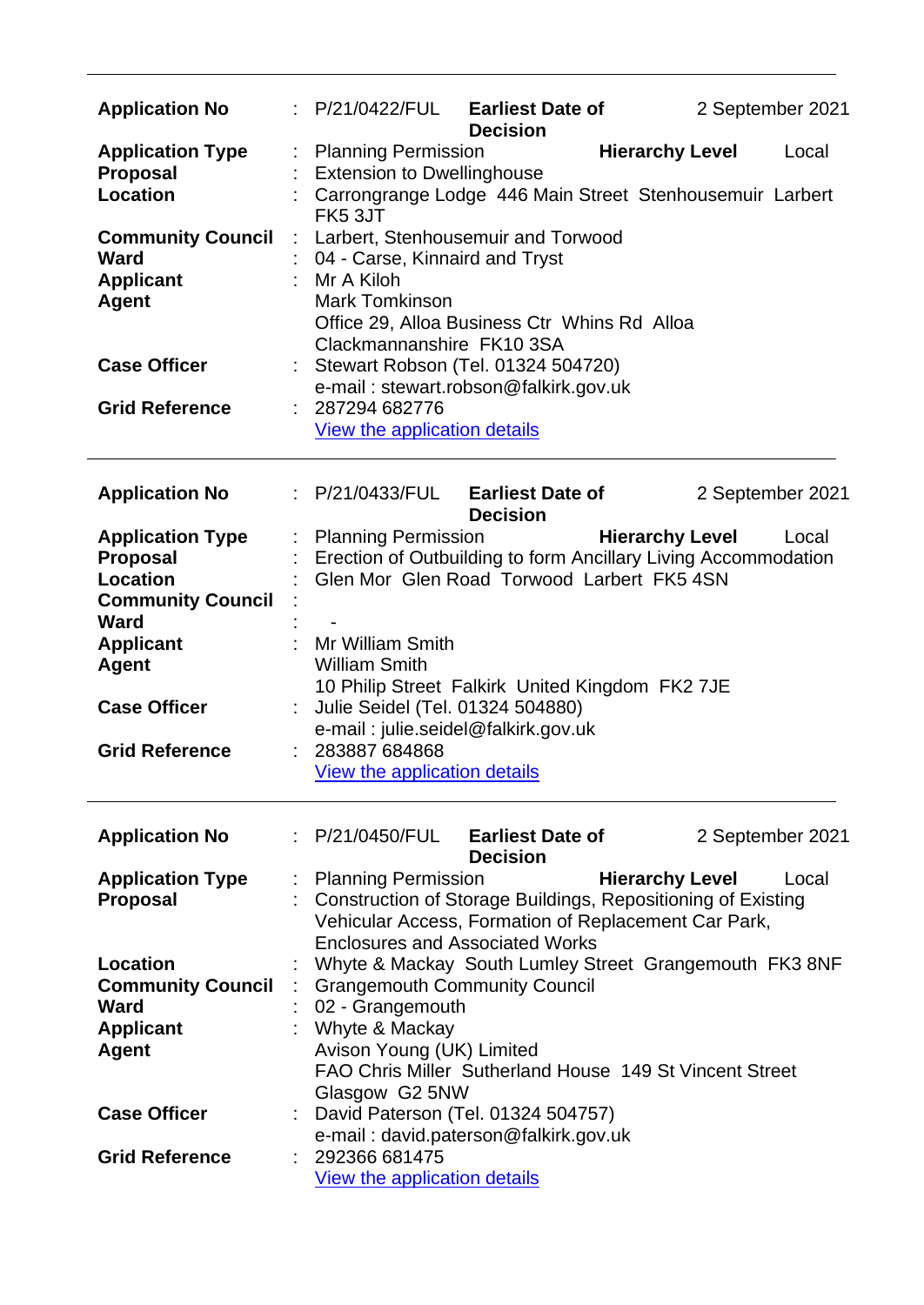| <b>Application No</b>                                                                                                                                                                 |    | : P/21/0455/TEL                                                                                                                                                                                                                                                                                                                                                                       | <b>Earliest Date of</b><br><b>Decision</b> |                        | 7 September 2021         |
|---------------------------------------------------------------------------------------------------------------------------------------------------------------------------------------|----|---------------------------------------------------------------------------------------------------------------------------------------------------------------------------------------------------------------------------------------------------------------------------------------------------------------------------------------------------------------------------------------|--------------------------------------------|------------------------|--------------------------|
| <b>Application Type</b>                                                                                                                                                               | t. | Telecommunications<br>Notification                                                                                                                                                                                                                                                                                                                                                    |                                            | <b>Hierarchy Level</b> | <b>Not</b><br>Applicable |
| <b>Proposal</b><br><b>Location</b>                                                                                                                                                    |    | Construction of 20m Monopole, Cabinet and Ancillary Works<br>: Site To The South West Of 2 Caledon Green Beancross Road<br>Grangemouth                                                                                                                                                                                                                                                |                                            |                        |                          |
| <b>Community Council</b><br>Ward<br><b>Applicant</b><br><b>Agent</b>                                                                                                                  |    | <b>Grangemouth Community Council</b><br>02 - Grangemouth<br>CK Hutchison Networks (UK) Ltd<br><b>WHP Telecoms Limited</b><br>Eve Wyke Helena House Troy Mills Troy Road Leeds LS18<br>5GN                                                                                                                                                                                             |                                            |                        |                          |
| <b>Case Officer</b>                                                                                                                                                                   |    | John Cooney (Tel. 01324 504705)<br>e-mail: john.cooney@falkirk.gov.uk                                                                                                                                                                                                                                                                                                                 |                                            |                        |                          |
| <b>Grid Reference</b>                                                                                                                                                                 |    | : 291547 681025<br>View the application details                                                                                                                                                                                                                                                                                                                                       |                                            |                        |                          |
| <b>Application No</b>                                                                                                                                                                 |    | : P/21/0463/FUL                                                                                                                                                                                                                                                                                                                                                                       | <b>Earliest Date of</b><br><b>Decision</b> |                        | 2 September 2021         |
| <b>Application Type</b><br><b>Proposal</b><br><b>Location</b><br><b>Community Council</b><br><b>Ward</b><br><b>Applicant</b><br><b>Agent</b>                                          |    | : Planning Permission<br><b>Extension to Dwellinghouse</b><br>42 Watson Street Falkirk FK2 7HA<br>Grahamston, Middlefield and Westfield<br>: 06 - Falkirk North<br>Mr & Mrs A. Miller<br><b>Enspire Architects Ltd</b>                                                                                                                                                                |                                            | <b>Hierarchy Level</b> |                          |
| <b>Case Officer</b>                                                                                                                                                                   |    | Connor Inglis Alloa Business Centre Whins Road Alloa FK10<br>3SA<br>Julie Seidel (Tel. 01324 504880)                                                                                                                                                                                                                                                                                  |                                            |                        |                          |
| <b>Grid Reference</b>                                                                                                                                                                 |    | e-mail: julie.seidel@falkirk.gov.uk<br>288592 680582<br>View the application details                                                                                                                                                                                                                                                                                                  |                                            |                        |                          |
| <b>Application No</b>                                                                                                                                                                 |    | : P/21/0465/FUL Earliest Date of                                                                                                                                                                                                                                                                                                                                                      | <b>Decision</b>                            |                        | 7 September 2021         |
| <b>Application Type</b><br>Proposal<br><b>Location</b><br><b>Community Council</b><br><b>Ward</b><br><b>Applicant</b><br><b>Agent</b><br><b>Case Officer</b><br><b>Grid Reference</b> |    | <b>Planning Permission</b><br><b>Alterations to Window Opening</b><br>16 Broadside Court Falkirk Denny FK6 5GZ<br><b>Denny and District</b><br>03 - Denny and Banknock<br>Mr W Hulston<br><b>Brian Allan</b><br>38 Wellpark Crescent Stirling FK7 9HF<br>Stewart Robson (Tel. 01324 504720)<br>e-mail: stewart.robson@falkirk.gov.uk<br>276899 683388<br>View the application details |                                            | <b>Hierarchy Level</b> | Local                    |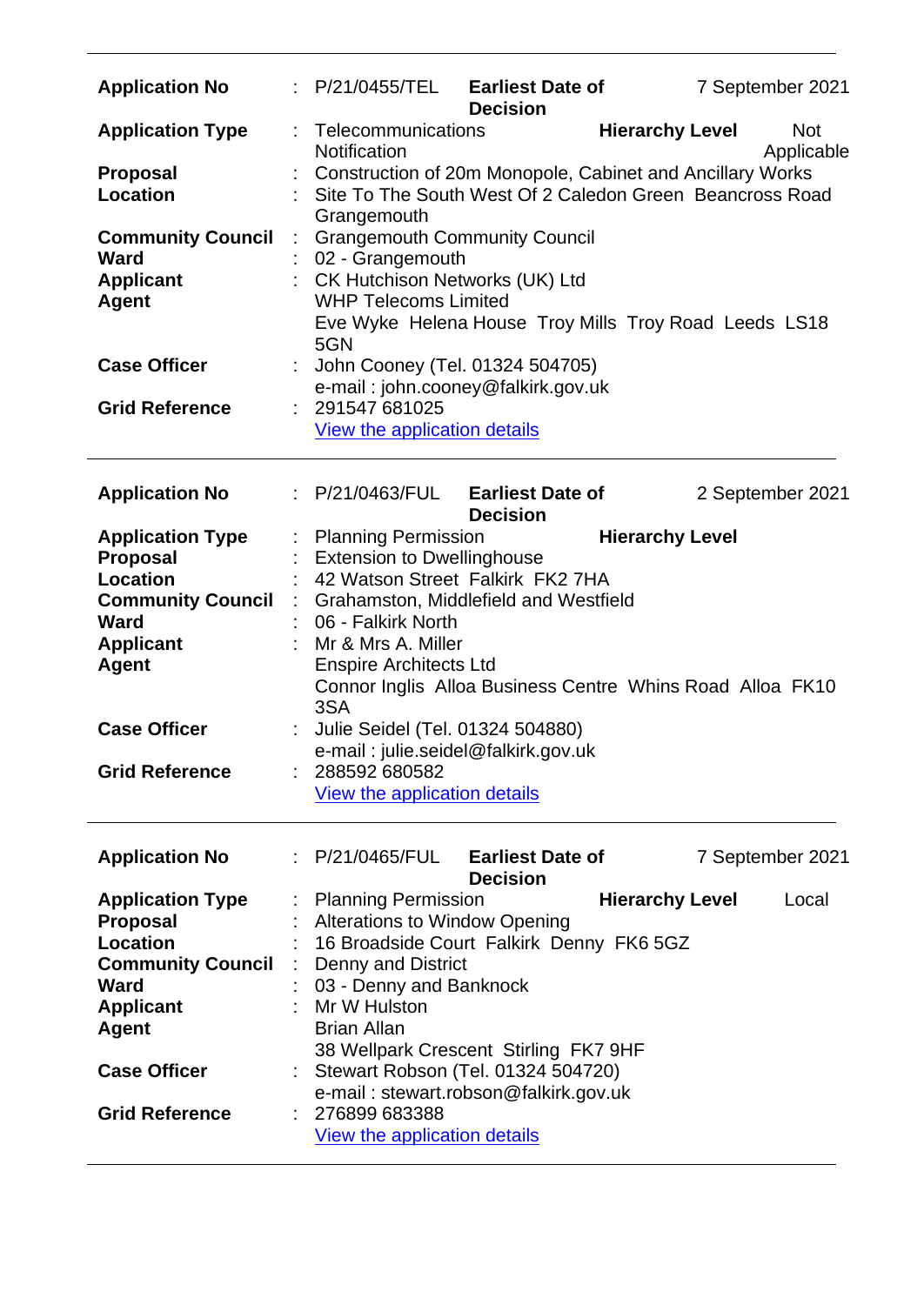| <b>Application No</b>                                      |                               | : P/21/0467/FUL                                                                                                                                                                     | <b>Earliest Date of</b><br><b>Decision</b> |                        | 2 September 2021 |
|------------------------------------------------------------|-------------------------------|-------------------------------------------------------------------------------------------------------------------------------------------------------------------------------------|--------------------------------------------|------------------------|------------------|
| <b>Application Type</b><br><b>Proposal</b>                 |                               | <b>Planning Permission</b><br>Change of Use from Shop (Class 1) to Community Hub Facility<br>(Class 10)                                                                             |                                            | <b>Hierarchy Level</b> | Local            |
| <b>Location</b><br><b>Community Council</b><br><b>Ward</b> |                               | 19 Glasgow Road Denny FK6 6BA<br>Denny and District<br>03 - Denny and Banknock                                                                                                      |                                            |                        |                  |
| <b>Applicant</b><br><b>Agent</b>                           |                               | <b>Mrs Elizabeth Locke</b>                                                                                                                                                          |                                            |                        |                  |
| <b>Case Officer</b>                                        |                               | : David Paterson (Tel. 01324 504757)<br>e-mail: david.paterson@falkirk.gov.uk                                                                                                       |                                            |                        |                  |
| <b>Grid Reference</b>                                      |                               | 281230 682580<br><b>View the application details</b>                                                                                                                                |                                            |                        |                  |
| <b>Application No</b>                                      |                               | : P/21/0469/FUL                                                                                                                                                                     | <b>Earliest Date of</b><br><b>Decision</b> |                        | 7 September 2021 |
| <b>Application Type</b>                                    |                               | : Planning Permission                                                                                                                                                               |                                            | <b>Hierarchy Level</b> | Local            |
| <b>Proposal</b><br><b>Location</b>                         |                               | <b>Extension to Dwellinghouse</b><br>6 Hayworth Avenue Laurieston Falkirk FK2 9NH                                                                                                   |                                            |                        |                  |
| <b>Community Council</b>                                   |                               | : Lower Braes                                                                                                                                                                       |                                            |                        |                  |
| <b>Ward</b>                                                |                               | 08 - Lower Braes                                                                                                                                                                    |                                            |                        |                  |
| <b>Applicant</b><br><b>Agent</b>                           |                               | Mr Andrew Bogan                                                                                                                                                                     |                                            |                        |                  |
| <b>Case Officer</b>                                        |                               | : Stewart Robson (Tel. 01324 504720)<br>e-mail: stewart.robson@falkirk.gov.uk                                                                                                       |                                            |                        |                  |
| <b>Grid Reference</b>                                      |                               | 291726 679521                                                                                                                                                                       |                                            |                        |                  |
|                                                            |                               | View the application details                                                                                                                                                        |                                            |                        |                  |
| <b>Application No</b>                                      |                               | : P/21/0471/FUL                                                                                                                                                                     | <b>Earliest Date of</b><br><b>Decision</b> |                        | 7 September 2021 |
| <b>Application Type</b><br><b>Proposal</b>                 |                               | : Planning Permission<br>: Change of Use Of Class 5 (General Industrial) with Ancillary<br>Office Space to Class 6 (Storage and Distribution) with Ancillary<br><b>Office Space</b> |                                            | <b>Hierarchy Level</b> | Local            |
| Location                                                   |                               | : Forth House 4 - 6 South Lumley Street Grangemouth FK3 8BT                                                                                                                         |                                            |                        |                  |
| <b>Community Council</b>                                   | $\mathcal{I}^{\mathcal{I}}$ . | <b>Grangemouth Community Council</b>                                                                                                                                                |                                            |                        |                  |
| <b>Ward</b>                                                |                               | 02 - Grangemouth                                                                                                                                                                    |                                            |                        |                  |
| <b>Applicant</b>                                           |                               | : Ashfield District Council                                                                                                                                                         |                                            |                        |                  |
| <b>Agent</b>                                               |                               | Ryden                                                                                                                                                                               |                                            |                        |                  |
|                                                            |                               | Ian Scott 25 Albyn Place Aberdeen AB10 1YL                                                                                                                                          |                                            |                        |                  |
| <b>Case Officer</b>                                        |                               | David Paterson (Tel. 01324 504757)                                                                                                                                                  |                                            |                        |                  |
|                                                            |                               | e-mail: david.paterson@falkirk.gov.uk<br>: 292471681573                                                                                                                             |                                            |                        |                  |
| <b>Grid Reference</b>                                      |                               |                                                                                                                                                                                     |                                            |                        |                  |
|                                                            |                               | View the application details                                                                                                                                                        |                                            |                        |                  |